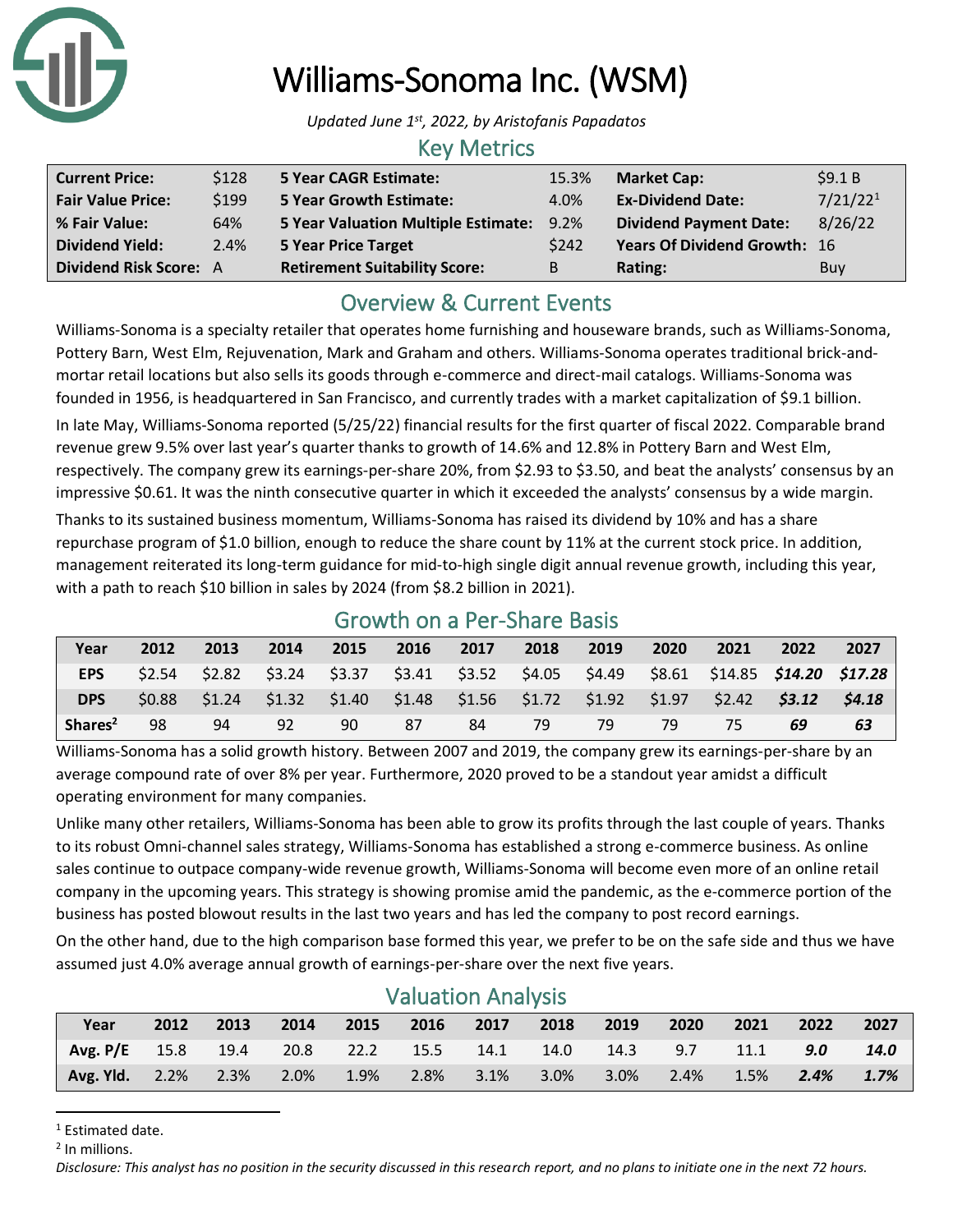

# Williams-Sonoma Inc. (WSM)

#### *Updated June 1st, 2022, by Aristofanis Papadatos*

Williams-Sonoma has an interesting valuation history, with a typical multiple in the mid-teens coupled with occasional bouts of a 20+ earnings multiple. We assume a fair price-to-earnings ratio of 14.0, which is close to the 7-year average of the stock. The stock is currently trading at a 10-year low price-to-earnings ratio of 9.0, which is much lower than our assumed fair valuation level. The depressed valuation has resulted from record earnings, the effect of inflation on valuation and fears that inflation will hurt margins in the future. We view all these headwinds as temporary. If the stock reverts to its average valuation level over the next five years, it will enjoy a 9.2% annualized gain in its returns.

## Safety, Quality, Competitive Advantage, & Recession Resiliency

| Year   |                   | 2012 2013 2014 2015 2016 2017 2018 2019 2020 |             |        |                 |  | 2021 2022  | 2027 |
|--------|-------------------|----------------------------------------------|-------------|--------|-----------------|--|------------|------|
| Payout | $\overline{35\%}$ |                                              | 44% 41% 42% | $43\%$ | 44% 42% 43% 23% |  | $16\%$ 22% | 24%  |

Williams-Sonoma's competitive advantage lies in its unique product portfolio and successful move to the online space. Notably, the company competes against formidable foes, including traditional brick-and-mortar home improvement retailers, such as Home Depot and Lowe's, and e-commerce players such as Amazon. Results have been solid in the last decade, but we caution that the company's business model can be cyclical. During the Great Recession, Williams-Sonoma posted earnings-per-share of \$1.76, \$0.28, \$0.72 and \$1.83 during the 2007 through 2010 stretch while the dividend was held steady and ultimately increased. In 2020-2021, the company posted exceptional results.

Williams-Sonoma operates a relatively asset-light business model relative to other retailers, thanks to a high portion of online sales. It also has a rock-solid balance sheet, with net debt of \$2.4 billion, which is only 26% of the market cap of the stock and only two times the annual earnings of the company.

# Final Thoughts & Recommendation

Williams-Sonoma has transformed itself into an omni-channel retailer with a large e-commerce presence, which has proved resilient during the coronavirus crisis. The stock has fallen -42% off its peak in November, mostly due to high inflation and the fears of a potential recession. It has thus become attractive. We expect it to offer a 15.3% average annual total return thanks to 4.0% growth, a 2.4% dividend yield and a 9.2% annualized expansion of valuation level. We rate the stock as a buy but note its significant downside risk in the event of a recession.



## Total Return Breakdown by Year

[Click here to rate and review this research report. Your feedback is important to us.](https://suredividend.typeform.com/to/S0SIkB)

*Disclosure: This analyst has no position in the security discussed in this research report, and no plans to initiate one in the next 72 hours.*